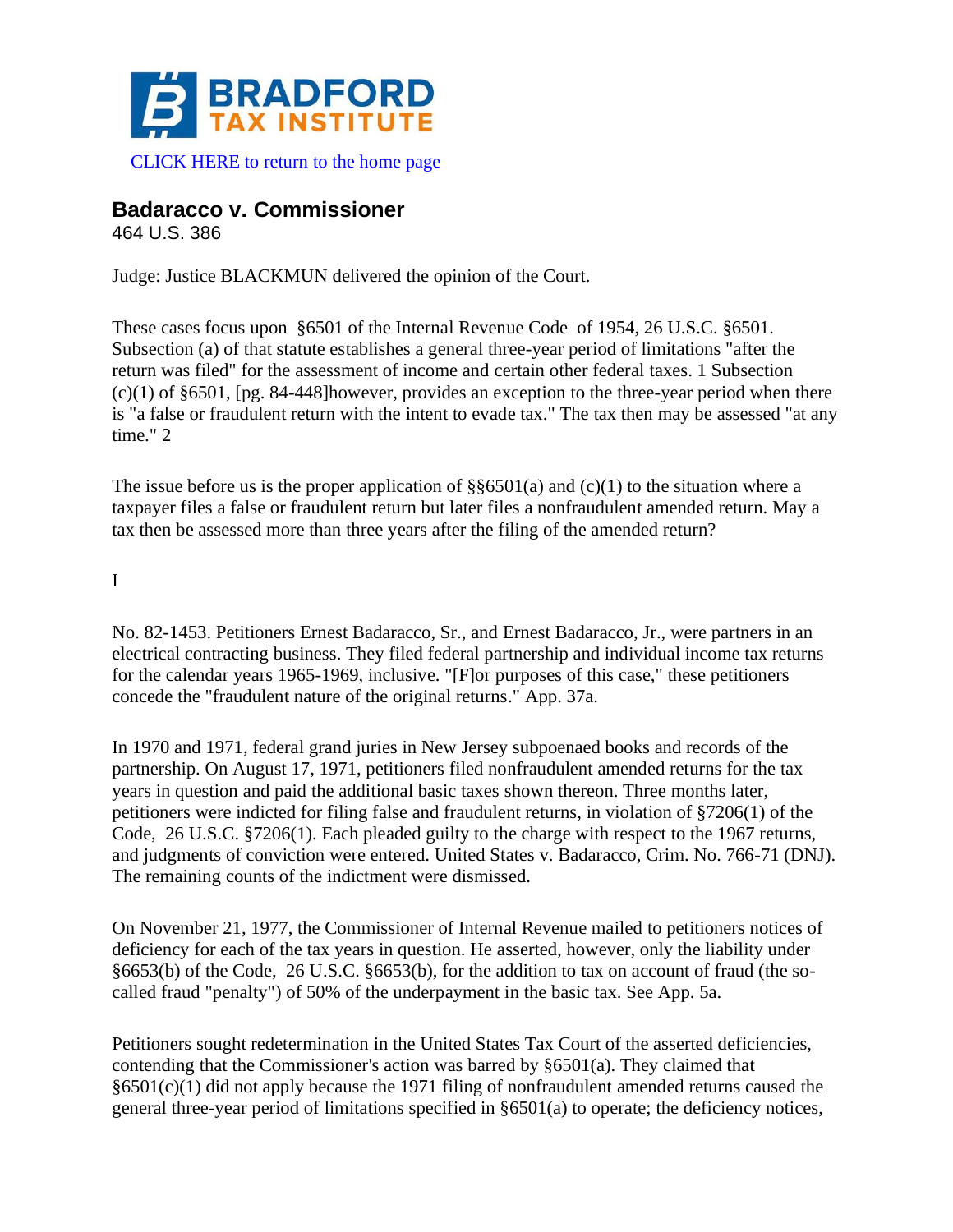having issued in November 1977, obviously were forthcoming only long after the expiration of three years from the date of filing of the nonfraudulent amended returns.

The Tax Court, in line with its then-recent decision in Klemp v. Commissioner, 77 T.C. 201 (1981), appeal pending, (CA9 No. 81-7744), agreed with petitioners. 3 42 TCM 573, ¶81,404 P-H Memo TC (1981).

No. 82-1509. Petitioner Deleet Merchandising Corp. filed timely corporation income tax returns for the calendar years 1967 and 1968. The returns as so filed, however, did not report certain receipts derived by the taxpayer from its printing supply business. On August 9, 1973, Deleet filed amended returns for 1967 and 1968 disclosing the receipts that had not been reported. 4 Although the taxpayer corporation itself was not charged with criminal tax violations, and although no formal criminal investigation was initiated as to it, there were criminal and civil investigations that centered on certain former officers of the taxpayer. After the completion of those investigations, the Commissioner, on December 14, 1979, issued a notice of deficiency to Deleet. App. 71a. The notice asserted deficiencies in tax and additions under §6653(b) for 1967 and 1968.

Deleet paid the alleged deficiencies and brought suit for their refund in the United States District Court for the District of New Jersey. On its motion for summary [pg. 84-449]judgment, Deleet contended that the Commissioner's action was barred by §6501(a). It claimed that no deficiencies or additions could be assessed more than three years after the amended returns were filed, regardless of whether the original returns were fraudulent.

The District Court agreed and granted summary judgment for Deleet. 535 F.Supp. 402 [ 49 AFTR 2d 82-758] (1981). It relied on the Tax Court's decision in Klemp v. Commissioner, supra, and on Dowell v. Commissioner, 614 F.2d 1263 [ 45 AFTR 2d 80-855] (CA10 1980), cert. pending, No. 82-1873.

The Appeals. The Government appealed each case to the United States Court of Appeals for the Third Circuit. The cases were heard and decided together. That court, by a 2 to 1 vote, reversed the decision of the Tax Court in Badaracco and the judgment of the District Court in Deleet. Badaracco v. Commissioner, 693 F.2d 298 [ 50 AFTR 2d 82-6096] (1982). The Third Circuit's ruling is consistent with the Fifth Circuit's holding in Nesmith v. Commissioner, 699 F.2d 712 [ 51 AFTR 2d 83-939] (1983), cert. pending, No. 82-2008. The Second Circuit has ruled otherwise. See Britton v. United States, 532 F.Supp. 275 [ 49 AFTR 2d 82-471] (Vt. 1981), aff'd mem., 697 F.2d 288 (CA2 1982). See also Espinoza v. Commissioner, 78 T.C. 412 (1982). 5 Because of the conflict, we granted certiorari, \_\_ U.S. \_\_ (1983).

II

Our task here is to determine the proper construction of the statute of limitations Congress has written for tax assessments. This Court long ago pronounced the standard: "Statutes of limitation sought to be applied to bar rights of the Government, must receive a strict construction in favor of the Government." E. I. Dupont de Nemours & Co. v. Davis, 264 U.S. 456, 462 (1924). See also Lucas v. Pilliod Lumber Co., 281 U.S. 245, 249 [ 8 AFTR 10907] (1980). More recently,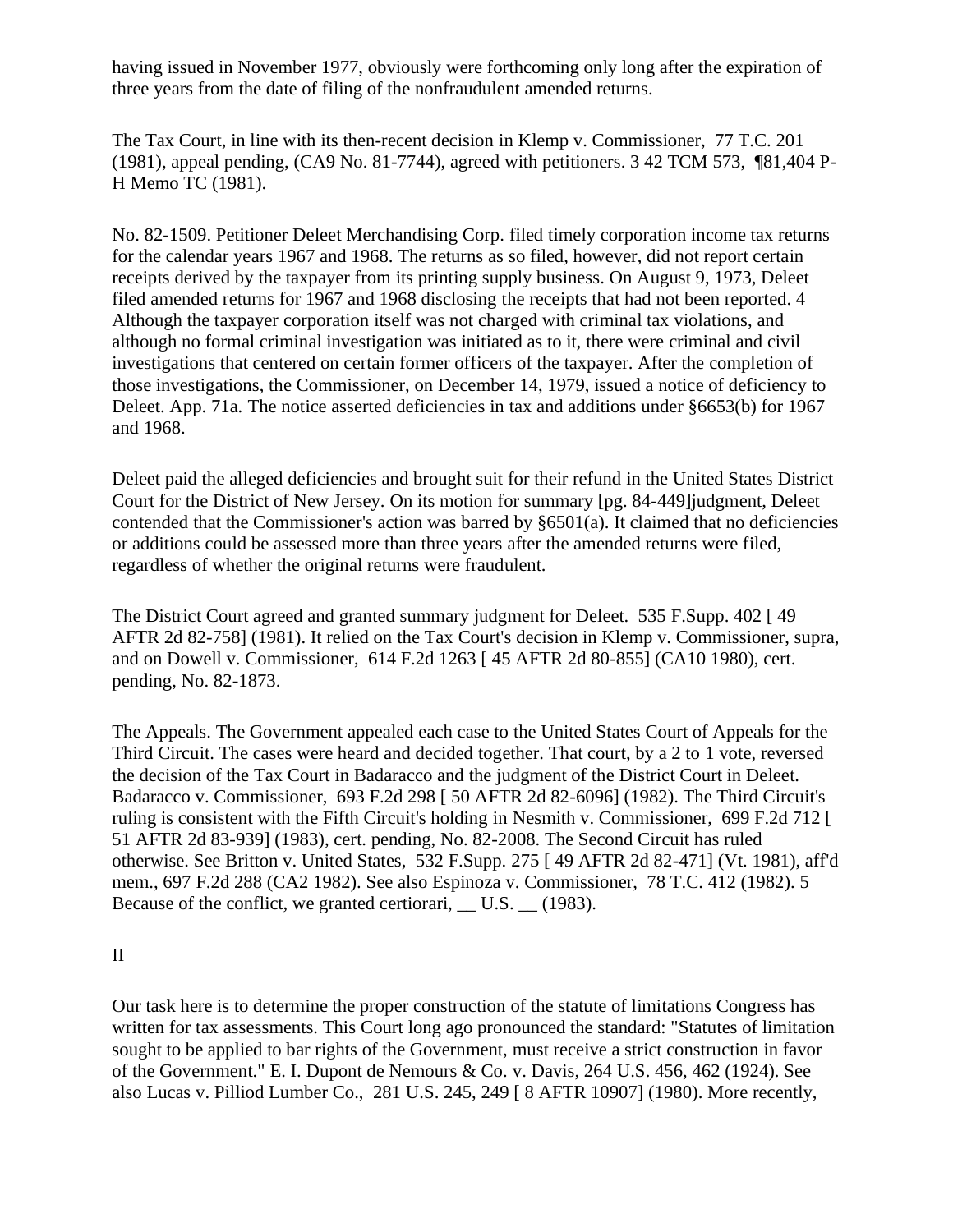Judge Roney, in speaking for the former Fifth Circuit, has observed that "limitations statutes barring the collection of taxes otherwise due and unpaid are strictly construed in favor of the Government." Lucia v. United States, 474 F.2d 565, 570 [ 31 AFTR 2d 73-733] (1973).

We naturally turn first to the language of the statute. Section 6501(a) sets forth the general rule: a three-year period of limitations on the assessment of tax. Section 6501(e)(1)(A) (first introduced as §275(c) of the Revenue Act of 1934, 48 Stat. 745) provides an extended limitations period for the situation where the taxpayer's return nonfraudulently omits more than 25% of his gross income; in a situation of that kind, assessment now is permitted "at any time within 6 years after the return was filed."

Both the three-year rule and the six year rule, however, explicitly are made inapplicable in circumstances covered by §6501(c). This subsection identifies three situations in which the Commissioner is allowed an unlimited period within which to assess tax. Subsection (c)(1) relates to "a false or fraudulent return with the intent to evade tax" and provides that the tax then may be assessed "at any time." Subsection (c)(3) covers the case of a failure to file a return at all (whether or not due to fraud) and provides that an assessment then also may be made "at any time." Subsection (c)(2) sets forth a similar rule for the case of a "willful attempt in any manner to defeat or evade tax" other than income, estate, and gift taxes. 6

[1] All these provisions appear to be unambiguous on their face, and it therefore would seem to follow that the present cases are squarely controlled by the clear language of  $§6501(c)(1)$ . Petitioners Badaracco concede that they filed initial returns that were "false or fraudulent with the intent to evade tax." Petitioner Deleet, for present purposes, upon this review of its motion for summary judgment, is deemed to have filed false or fraudulent returns with the intent to evade tax. Section  $6501(c)(1)$ , with its unqualified language, then allows the tax to be assessed "at any time." Nothing is present in the statute that can be construed to suspend its operation in the light of a fraudulent filer's subsequent repentant conduct. 7 Neither is [pg. 84-450]there anything in the wording of §6501(a) that itself enables a taxpayer to reinstate the section's general three-year limitations period by filing an amended return. Indeed, as this Court recently has noted, Hillsboro National Bank v. Commissioner, U.S. , n. 10 [ 51 AFTR 2d 83-874] (1983) (slip op. 8), the Internal Revenue Code does not explicitly provide either for a taxpayer's filing, or for the Commissioner's acceptance, of an amended return; instead, an amended return is a creature of administrative origin and grace. Thus, when Congress provided for assessment at any time in the case of a false or fraudulent "return," it plainly included by this language a false or fraudulent original return. In this connection, we note that until the decision of the Tenth Circuit in Dowell v. Commissioner, 614 F.2d 1263 [ 45 AFTR 2d 80-855] (1980), cert. pending, No. 82-1873, courts consistently had held that the operation of §6501 and its predecessors turned on the nature of the taxpayer's original, and not his amended return. 8

The substantive operation of the fraud provisions of the Code itself confirms the conclusion that  $§6501(c)(1)$  permits assessment at any time in fraud cases regardless of a taxpayer's later repentance. It is established that a taxpayer who submits a fraudulent return does not purge the fraud by subsequent voluntary disclosure; the fraud was committed, and the offense completed, when the original return was prepared and filed. See, e.g., United States v. Habig, 390 U.S. 222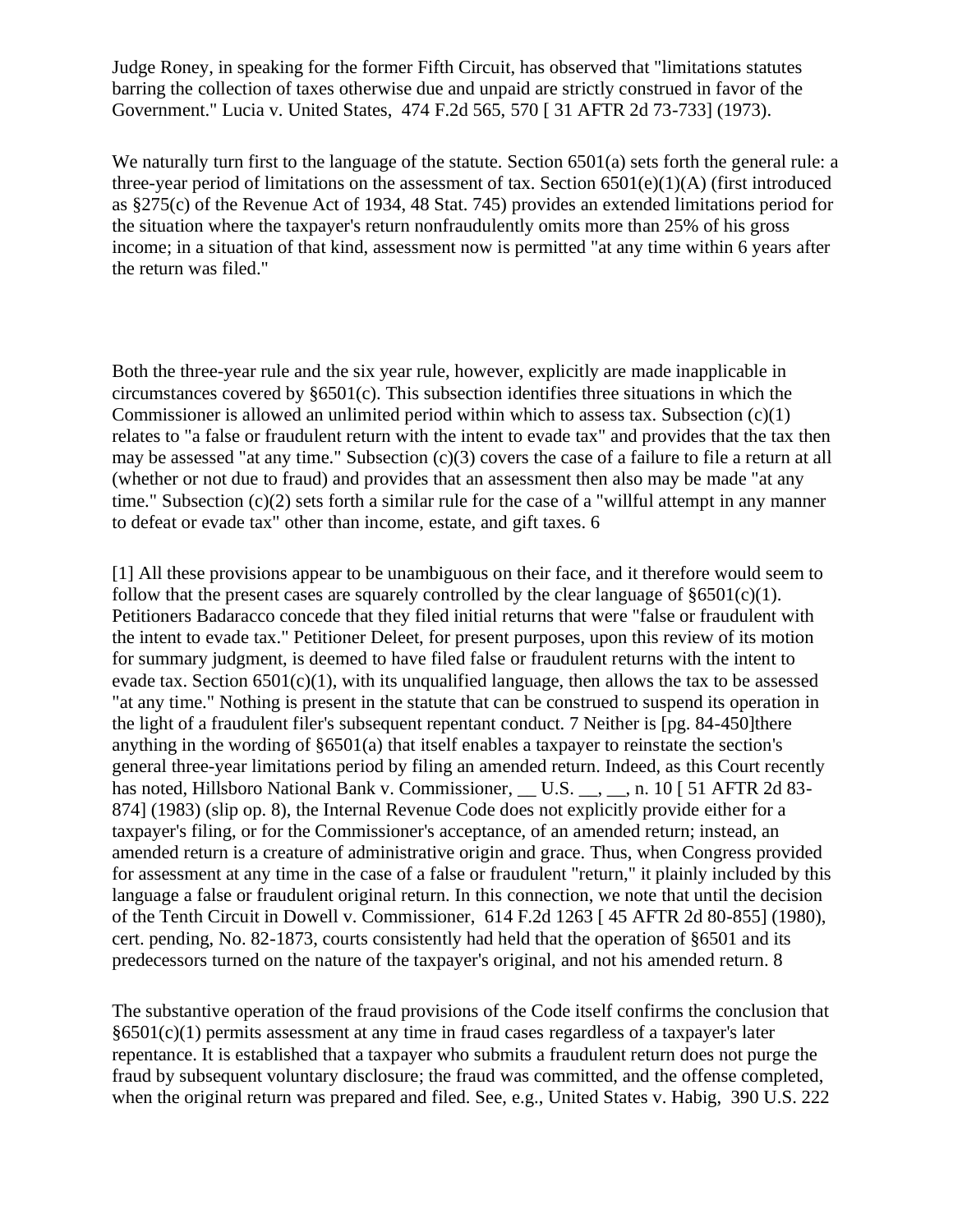[ 21 AFTR 2d 803] (1968); Plunkett v. Commissioner, 465 F.2d 299, 302-303 [ 30 AFTR 2d 72- 5122] (CA7 1972). "Any other result would make sport of the so-called fraud penalty. A taxpayer who had filed a fraudulent return would merely take his chances that the fraud would not be investigated or discovered, and then, if an investigation were made, would simply pay the tax which he owed anyhow and thereby nullify the fraud penalty." George M. Still, Inc. v. Commissioner, 19 T.C. 1072, 1077 (1953), aff'd, 218 F.2d 639 [ 46 AFTR 1538] (CA2 1955). In short, once a fraudulent return has been filed, the case remains one "of a false or fraudulent return," regardless of the taxpayer's later revised conduct, for purposes of criminal prosecution and civil fraud liability under §6653(b). It likewise should remain such a case for purposes of the unlimited assessment period specified by  $§6501(c)(1)$ .

We are not persuaded by Deleet's suggestion, Brief for Petitioner in No. 82-1509, p. 15, that  $§6501(c)(1)$  should be read merely to suspend the commencement of the limitations period while the fraud remains uncorrected. The Tenth Circuit, in Dowell v. Commissioner, supra, made an observation to that effect, stating that the three-year limitations period was "put in limbo" pending further taxpayer action. 614 F.2d, at 1266. The language of the statute, however, is contrary to this suggestion. Section  $6501(c)(1)$  does not "suspend" the operation of §6501(a) until a fraudulent filer makes a voluntary disclosure. Section  $6501(c)(1)$  makes no reference at all to §6501(a); it simply provides that the tax may be assessed "at any time." And §6501(a) itself contains no mechanism for its operation when a fraudulent filer repents. By its very terms, it does not apply to a case, such as one of "a false or fraudulent return," that is "otherwise provided" for in §6501. When Congress intends only a temporary suspension of the running of a limitations period, it knows how unambiguously to accomplish that result. See, e.g.,  $\S$ §6503(a)(1), (a)(2), (b), (c), and (d).

The weakness of petitioners' proposed statutory construction is demonstrated further by its impact on §6501(e)(1)(A), which provides an extended limitations period whenever a taxpayer's return nonfraudulently [pg. 84-451] omits more than 25% of his gross income.

Under petitioners' reasoning, a taxpayer who fraudulently omits 25% of his gross income gains the benefit of the three-year limitations period by filing an amended return. Yet a taxpayer who nonfraudulently omits 25% of his gross income cannot gain that benefit by filing an amended return; instead, he must live with the six-year period specified in  $§6501(e)(1)(A)$ . 9 We agree with the conclusion of the Court of Appeals in the instant cases that Congress could not have intended to "create a situation in which persons who committed willful, deliberate fraud would be in a better position" than those who understated their income inadvertently and without fraud. 693 F.2d, at 302.

We therefore conclude that the plain and unambiguous language of  $§6501(c)(1)$  would permit the Commissioner to assess "at any time" the tax for a year in which the taxpayer has filed "a false or fraudulent return," despite any subsequent disclosure the taxpayer might make. Petitioners attempt to evade the consequences of this language by arguing that their original returns were "nullities." Alternatively, they urge a nonliteral construction of the statute based on considerations of policy and practicality. We now turn successively to those proposals.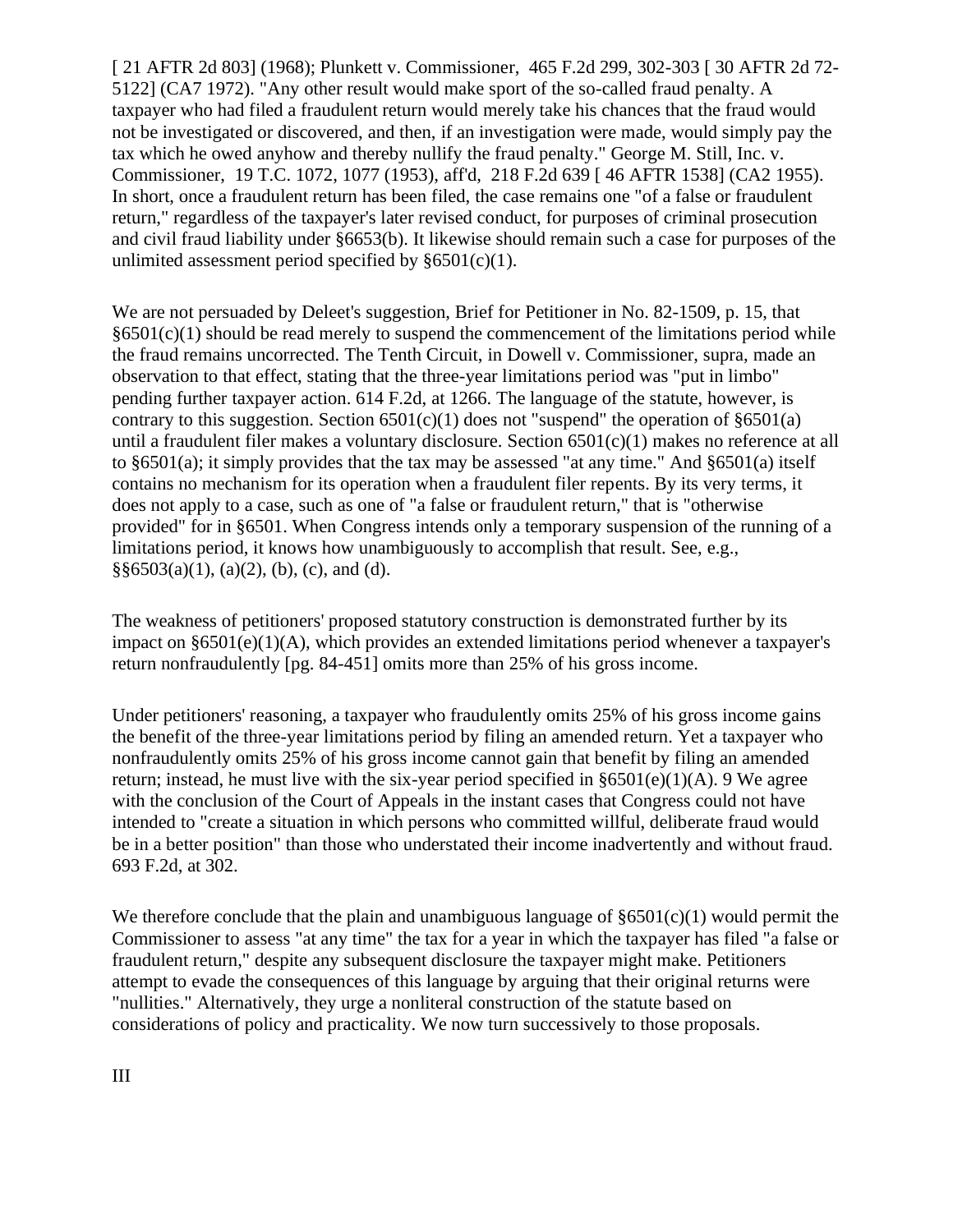Petitioners argue that their original returns, to the extent they were fraudulent, were "nullities" for statute of limitations purposes. See Brief for Petitioners in No. 82-1453, pp. 22-27; Brief for Petitioner in No. 82-1509, pp. 32-34. Inasmuch as the original return is a nullity, it is said, the amended return is necessarily "the return" referred to in §6501(a). And if that return is nonfraudulent,  $§6501(c)(1)$  is inoperative and the normal three-year limitations period applies. This nullity notion does not persuade us, for it is plain that "the return" referred to in §6501(a) is the original, not the amended, return.

Petitioners do not contend that their fraudulent original returns were nullities for purposes of the Code generally. There are numerous provisions in the Code that relate to civil and criminal penalties for submitting or assisting in the preparation of false or fraudulent returns; their presence makes clear that a document which on its face plausibly purports to be in compliance, and which is signed by the taxpayer, is a return despite its inaccuracies. See, e.g., §§7207, 6531(3), 6653(b). Neither do petitioners contend that their original returns were nullities for all purposes of §6501. They contend, instead, that a fraudulent return is a nullity only for the limited purpose of applying §6501(a). See Brief for Petitioners in No. 82-1453, p. 24; Brief for Petitioner in No. 82-1509, pp. 33-34. The word "return," however, appears no less than 64 times in §6501. Surely, Congress cannot rationally be thought to have given that word one meaning in §6501(a), and a totally different meaning in §§6501(b) through (q).

Zellerbach Paper Co. v. Helvering, 293 U.S. 172 [ 14 AFTR 688] (1934); which petitioners cite, affords no support for their argument. The Court in Zellerbach held that an original return, despite its inaccuracy, was a "return" for limitations purposes, so that the filing of an amended return did not start a new period of limitations running. In the instant cases, the original returns similarly purported to be returns, were sworn to as such, and appeared on their faces to constitute endeavors to satisfy the law. Although those returns, in fact, were not honest, the holding in Zellerbach does not render them nullities. To be sure, current Regulations, in several places, e.g., Treas. Reg. §§301.6211-1(a), 2;301.6402-3(a), 1.451-1(a) and 1.461-1(a)(3)(i) (1983), do refer to an amended return, as does  $\S6213(g)(1)$  of the Code itself, 26 U.S.C.  $\S6213(g)(1)$  (1976 ed., Supp. V.) None of these provisions, however, requires the filing of such a return. It does not follow from all this that an amended return becomes "the return" for purposes of  $§6501(a)$ .

We conclude, therefore, that nothing in the statutory language, the structure of the Code, or the decided cases supports the contention that a fraudulent return is a nullity for statute of limitations purposes.

# IV

Petitioners contend that a nonliteral reading should be accorded the statute on grounds of equity to the repentant taxpayer and tax policy. "Once a taxpayer has provided the information upon which the Government may make a knowledgeable [pg. 84-452]assessment, the justification for suspending the limitations period is no longer viable and must yield to the favored policy of limiting the Government's time to proceed against the taxpayer." Brief for Petitioner in No. 82- 1509, p. 12. See, also, Brief for Petitioners in No. 82-1453, p. 17.

The cases before us, however, concern the construction of existing statutes. The relevant question is not whether, as an abstract matter, the rule advocated by petitioners accords with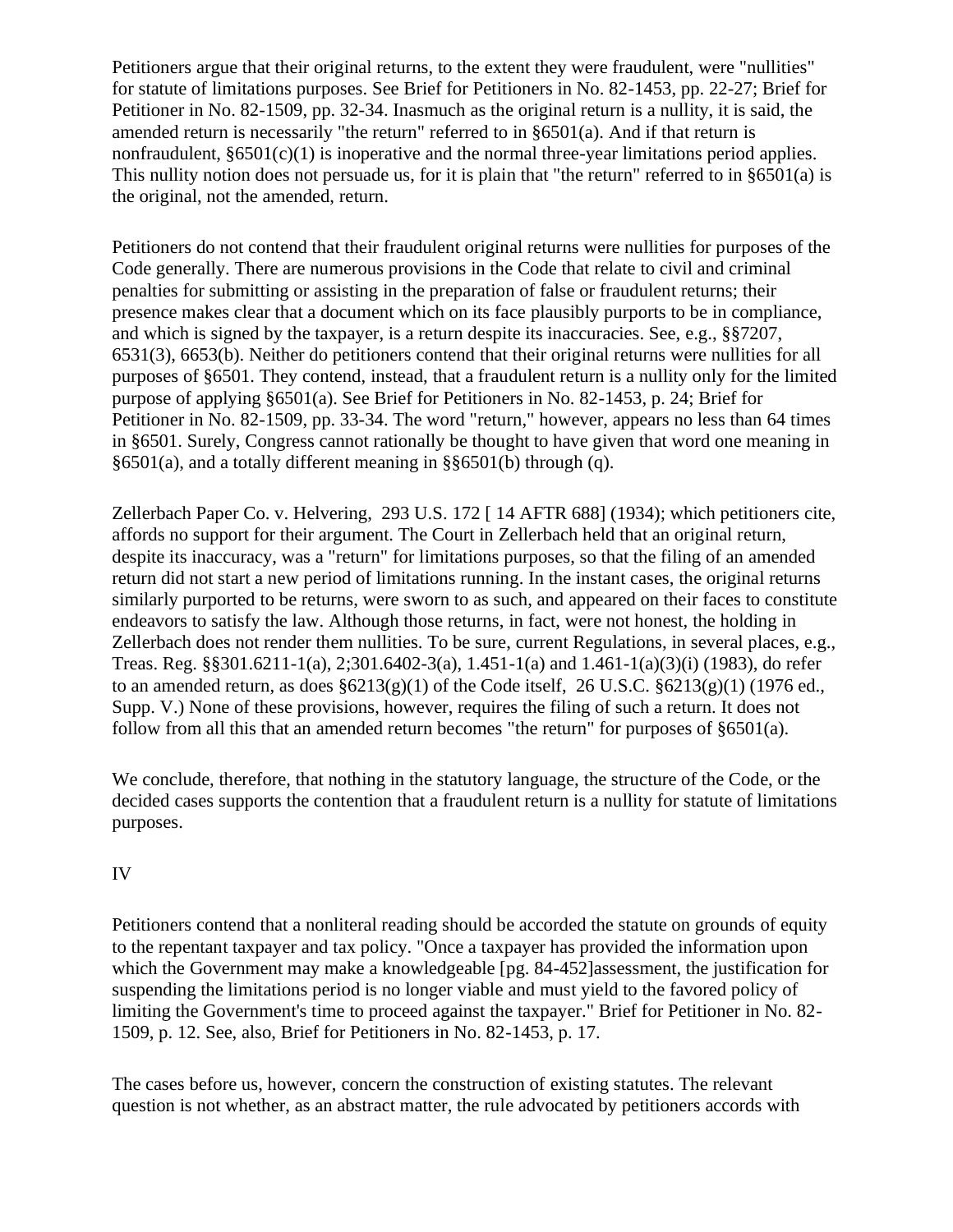good policy. The question we must consider is whether the policy petitioners favor is that which Congress effectuated by its enactment of §6501. Courts are not authorized to rewrite a statute because they might deem its effects susceptible of improvement. See TVA v. Hill, 437 U.S. 153, 194-195 (1978). This is especially so when courts construe a statute of limitations, which "must receive a strict construction in favor of the Government." E.I. Dupont de Nemours & Co. v. Davis, 264 U.S., at 462.

We conclude that, even were we free to do so, there is no need to twist  $\S 6501(c)(1)$  beyond the contours of its plain and unambiguous language in order to comport with good policy, for substantial policy considerations support its literal language. First, fraud cases ordinarily are more difficult to investigate than cases marked for routine tax audits. Where fraud has been practiced, there is a distinct possibility that the taxpayer's underlying records will have been falsified or even destroyed. The filing of an amended return, then, may not diminish the amount of effort required to verify the correct tax liability. Even though the amended return proves to be an honest one, its filing does not necessarily "remov[e] the Commissioner from the disadvantageous position in which he was originally placed." Brief for Petitioners in No. 82- 1453, p. 12.

Second, the filing of a document styled "amended return" does not fundamentally change the nature of a tax fraud investigation. An amended return, however accurate it ultimately may prove to be, comes with no greater guarantee of trustworthiness than any other submission. It comes carrying no special or significant imprimatur; instead, it comes from a taxpayer who already has made false statements under penalty of perjury. A responsible examiner cannot accept the information furnished on an amended return as a substitute for a thorough investigation into the existence of fraud. We see no "tax policy" justification for holding that an amended return has the singular effect of shortening the unlimited assessment period specified in  $\S$ §6501(c)(1) to the usual three years. Fraud cases differ from other civil tax cases in that it is the Commissioner who has the burden of proof on the issue of fraud. See §7454(a) of the Code, 26 U.S.C. §7454(a). An amended return, of course, may constitute an admission of substantial underpayment, but it will not ordinarily constitute an admission of fraud. And the three years may not be enough time for the Commissioner to prove fraudulent intent.

Third, the difficulties that attend a civil fraud investigation are compounded where, as in No. 82- 1453, the Commissioner's initial findings lead him to conclude that the case should be referred to the Department of Justice for criminal prosecution. The period of limitations for prosecuting criminal tax fraud is generally six years. See §6531. Once a criminal referral has been made, the Commissioner is under well-known restraints on the civil side and often will find it difficult to complete his civil investigation within the normal three-year period; the taxpayer's filing of an amended return will not make any difference in this respect. See United States v. LaSalle National Bank, 437 U.S. 298, 311-313 [ 42 AFTR 2d 78-5198] (1978); see also Tax Equity and Fiscal Responsibility Act of 1982, Pub. L. 97-248, §333(a), 96 Stat. 622. As a practical matter, therefore, the Commissioner frequently is forced to place a civil audit in abeyance when a criminal prosecution is recommended. 10

We do not find petitioners' complaint of "unfair treatment" persuasive. Petitioners claim that it is unfair "to forever suspend a Sword of Damocles over a taxpayer who at one time may have filed a fraudulent return, but who has subsequently recanted and filed an amended return providing the Government with all the information necessary to properly assess the tax." Brief for Petitioner in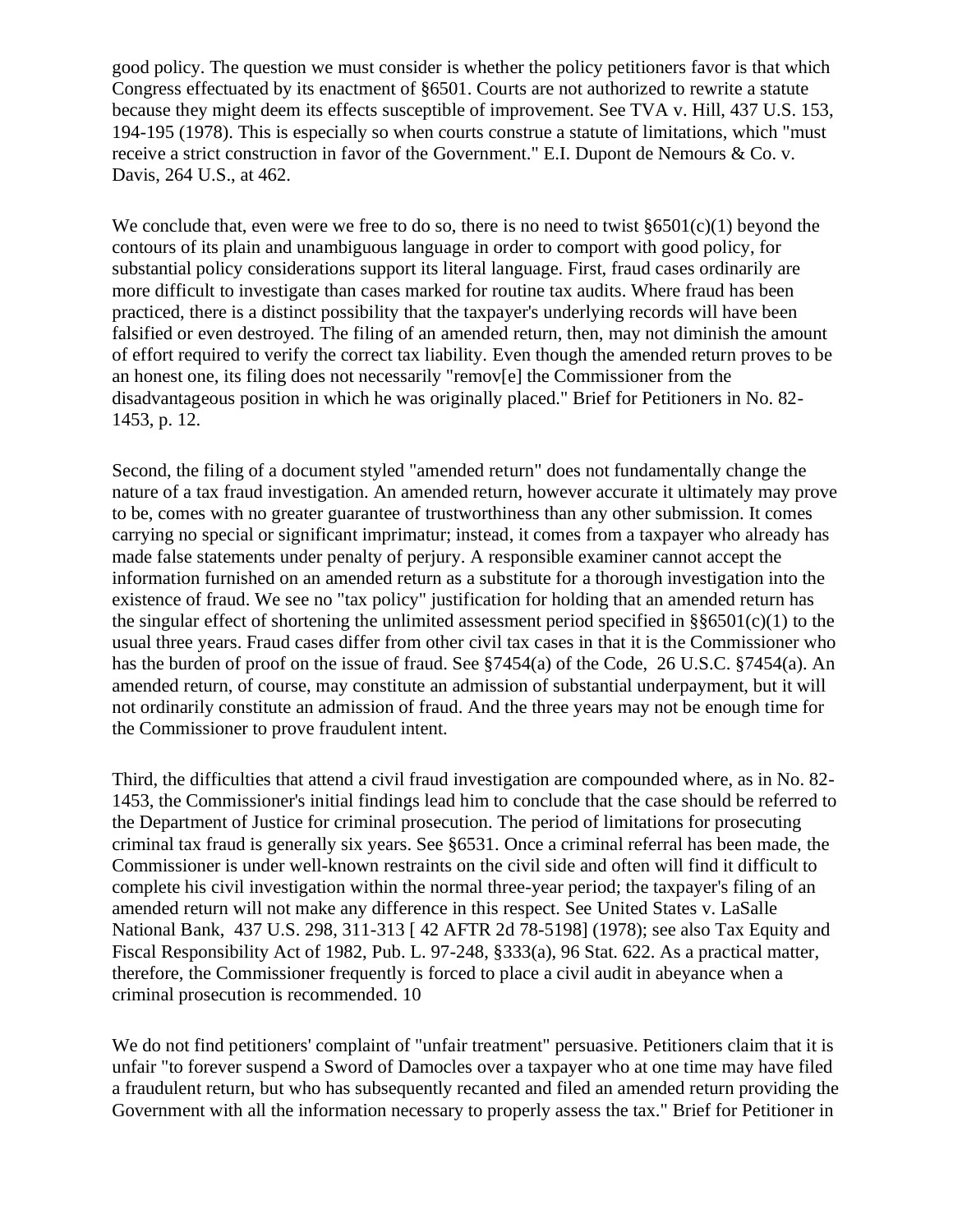No. 82-1509, p. 26. See Brief for Petitioners in No. 82-1453, p. 16. But it seems to us that a taxpayer who has filed a fraudulent return with intent to evade tax hardly is in a position to complain of the fairness of a rule that facilitates the Commissioner's collection of the tax due. A taxpayer who has been the subject of a tax fraud investigation is not [pg. 84-453] likely to be surprised when a notice of deficiency arrives, even if it does not arrive promptly after he files an amended return.

Neither are we persuaded by Deleet's argument that a literal reading of the statue "punishes" the taxpayer who repentantly files an amended return. See Brief for Petitioner in No. 82-1509, p. 44. The amended retrun does not change the status of the taxpayer, he is left in precisely the same position he was in before. It might be argued that Congress should provide incentives to taxpayers to disclose their fraud voluntarily. Congress, however, has not done so in §6501. That legislative judgment is controlling here.

## V

Petitioners contend, finally, that a literal reading of §6501(c) produces a disparity in treatment between a taxpayer who in the first instance files a fraudulent return and one who fraudulently fails to file any return at all. This, it is said, would elevate one form of tax fraud over another.

The argument centers in  $\S 6501(c)(3)$ , which provides that in a case of failure to file a return, the tax may be assessed "at any time." It is settled that this section ceases to apply once a return has been filed for a particular year, regardless of whether that return is filed late and even though the failure to file a timely return in the first instance was due to fraud. See Bennett v. Commissioner, 30 T. C. 114 (1958), acq., 1958-2 Cum. Bull. 3. See also Rev.Rul. 79-178, 1979-1 Cum. Bull. 435. This, however, does not mean that §6501 should be read to produce the same result in each of the two situations. From the language employed in the respective subsections of §6501, we conclude that Congress intended different limitations results. Section  $6501(c)(3)$  applies to a "failure to file a return." It makes no reference to a failure to file a timely return (cf. §§6651(a)(1) and 7203), nor does it speak of a fraudulent failure to file. The section literally becomes inapplicable once a return has been filed. Section  $6501(c)(1)$ , in contrast, applies in the case of "a false or fraudulent return." The fact that a fraudulent filer subsequently submits an amended return does not make the case any less one of a false or fraudulent return. Thus, although there may be some initial superficial plausibility to this argument on the part of petitioners, we conclude that the argument cannot prevail. If the result contended for by petitioners is to be the rule, Congress must make it so in clear and unmistakable language. 11

The judgment of the Court of Appeals in each of these cases is affirmed.

It is so ordered.

Judge: Justice STEVENS, dissenting.

The plain language of  $\S 6501(c)(1)$  of the Internal Revenue Code conveys a different message to me then it does to the Court. That language is clear enough. "In the case of a false or fraudulent return with the intent to evade tax, the tax may be assessed, or a proceeding in court for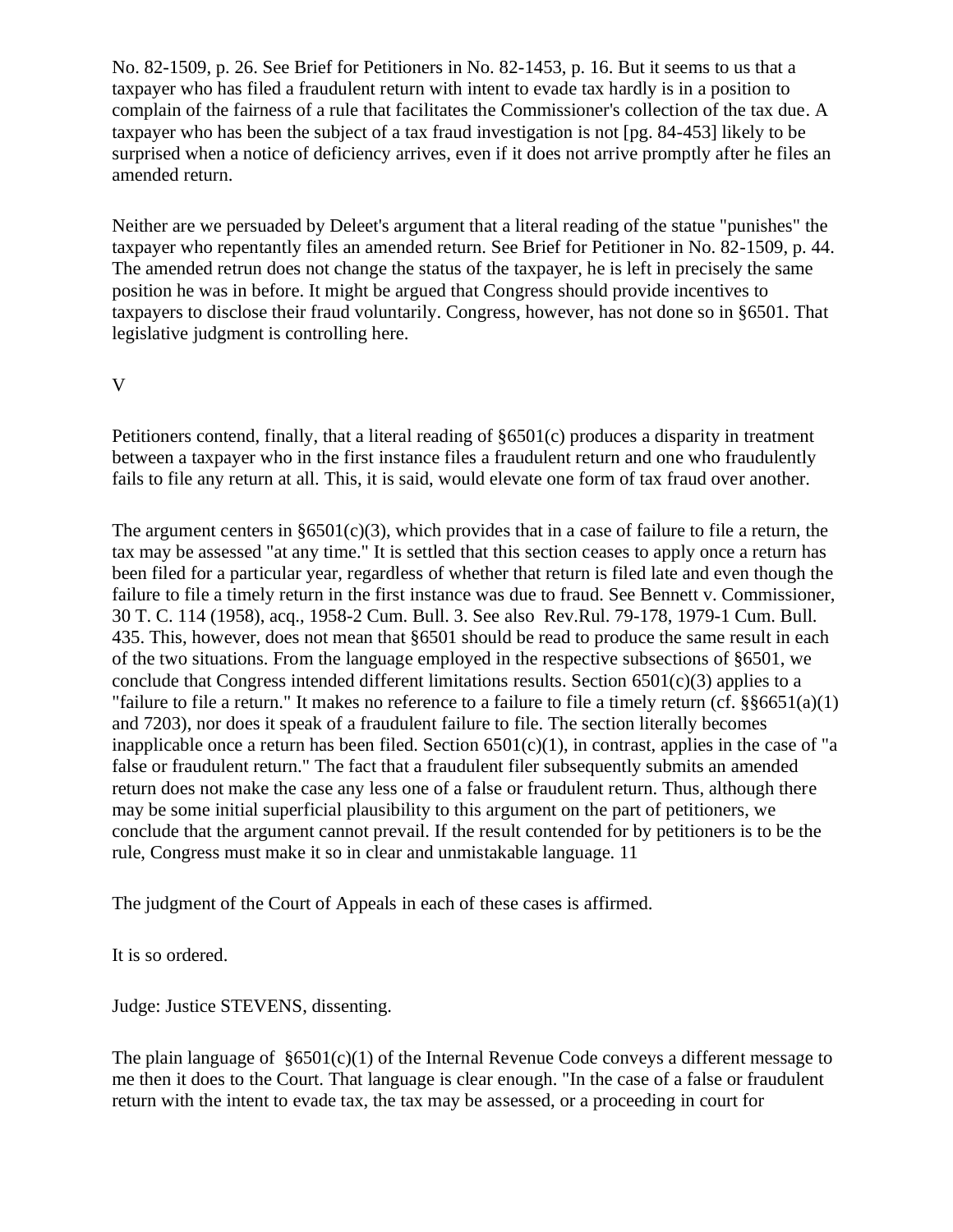collection of such tax may be begun without assessment, at any time."  $26$  U.S.C.  $§6501(c)(1)$ . What is not clear to me is why this is a case of "a false or fraudulent return."

In both cases before the Court, the Commissioner assessed deficiencies based on concededly nonfraudulent returns. The taxpayers' alleged prior fraud was not the basis for the Commissioner's action. Indeed, whether or not the Commissioner was obligated to accept petitioners' amended returns, he in fact elected to do so and to use them as the basis for his assessment. 1 When the Commissioner initiates a deficiency proceeding on the basis of a nonfraudulent return, I do not believe that the resulting case is one "of a false or fraudulent return."

The purpose of the statute supports this reading. The original version of §6501(c) was enacted in 1921. It was true in 1921, as it is today, that the fraudulent concealment of the facts giving rise to a claim tolled the controlling statute of limitations until full disclosure was made. Fraud did not entirely repeal the bar of limitations; rather the period of limitations simply did not begin to run until the fraud was discovered, or at least discoverable. See, e. g., Exploration Co. v. United States, 249 U.S. 435 (1918). Moreover, this Court soon ruled that if a return constitutes an honest and genuine attempt to satisfy the law, it is sufficient to commence the running of the statute of limitations. Zellerbach Co. v. Helvering, 293 U.S. 172 [ 14 AFTR 688] (1934). 2 The Court has subsequently adhered to this position. See Commissioner v. Lane-Wells Co., 321 U.S. 219 [31 AFTR 970] (1944);[pg. 84-454] Germantown Trust Co. v. Commissioner, 309 U.S. 304 [ 23 AFTR 1084] (1940). For example, the Court has construed another portion of the statute, dealing with underreporting of income, as inapplicable to returns which disclose the facts forming the basis for the deficiency.

"We think that in enacting [the statute] Congress manifested no broader purpose than to give the Commissioner an additional two years to investigate tax returns in cases where, because of a taxpayer's omission to report some taxable item, the Commissioner is at a special disadvantage in detecting errors. In such instances the return on its face provides no clue as to the existence of the omitted item. On the other hand, when, as here, the understatement of a tax arises from an error in reporting an item disclosed on the face of the return the Commissioner is at no such disadvantage." Colony, Inc. v. Commissioner, 357 U.S. 28, 36 [ 1 AFTR 2d 1894] (1958).

In light of the purpose and common law background of the statute, as well as this Court's previous treatment of what a "return" sufficient to commence the running of the limitations period is, it seems apparent that an assessment based on a nonfraudulent amended return does not fall within  $\S 6501(c)(1)$ . Once the amended return is filed the rationale for disregarding the limitations period is absent. The period of concealment is over, and under general common law principles the limitations period should begin to run. 3 The filing of the return means that the Commisioner is no longer under any disadvantage; full disclosure has been made and there is no reason why he cannot assess a deficiency within the statutory period.

The 1921 statute read as follow.

"That in the case of a false or fraudulent return with intent to evade tax, or of a failure to file a required return, the amount of tax due may be determined, assessed, and collected, and a suit or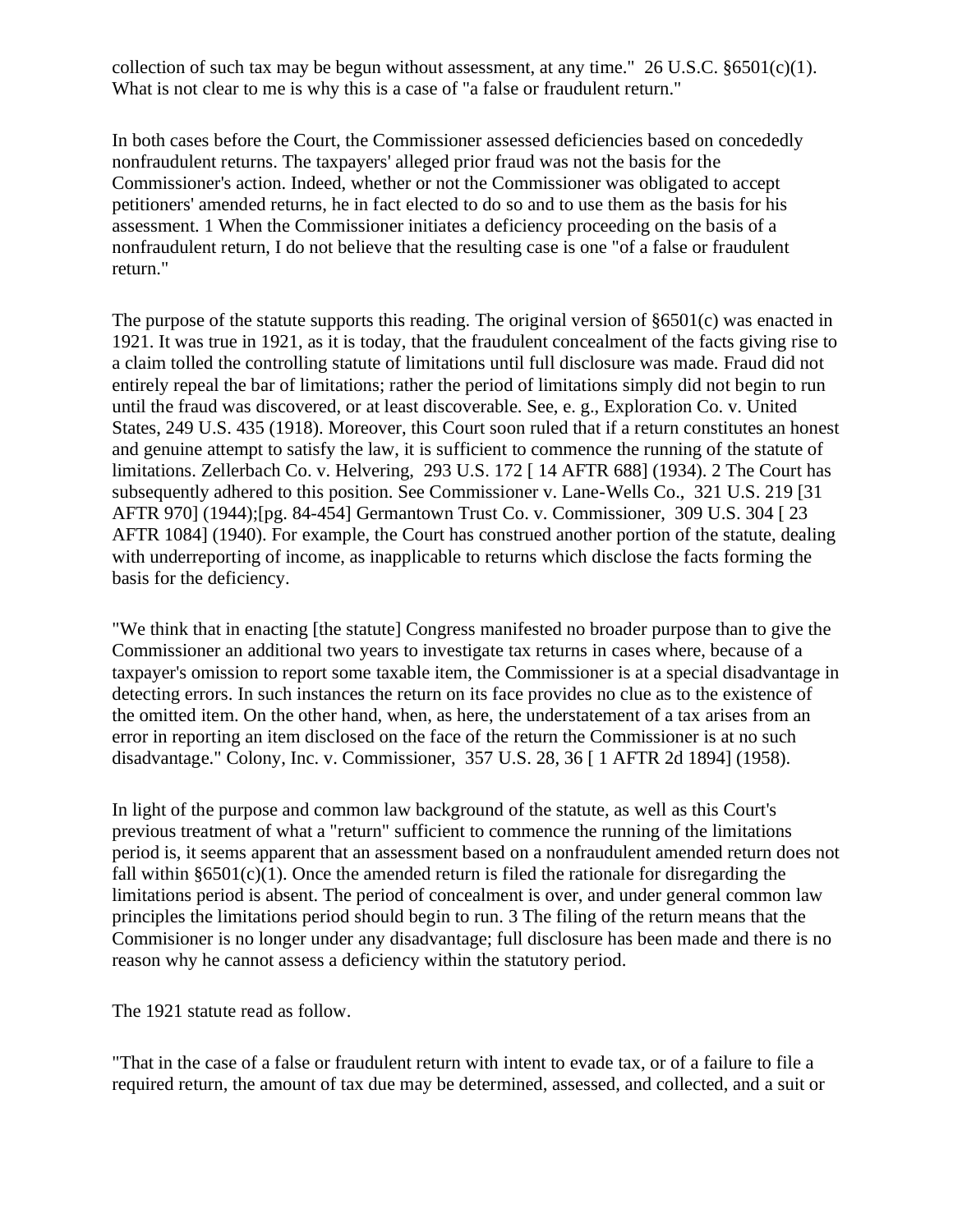proceeding for the collection of such amount may be begun, at any time after it becomes due." Revenue Act of 1921, §250(d), 42 Stat. 265.

Under this statute, the filing of a fraudulent return had no greater effect on the limitations period than the filing of no return at all. In either case, since the relevant facts had not been disclosed to the Commissioner, the proper tax could be assessed "at any time." In 1954 the statute was bifurcated; the provisions relating to a failure to file were placed into  $\S 6501(c)(3)$ . 4 The legislative history of this revision indicates that the division was not intended to change the statute's meaning. 5 This history supports petitioners' reading of the statute. Fraudulent returns were treated the same as no return at all since neither gives the Commissioner an adequate basis to attempt an assessment. Once that basis is provided, however, the statute is inapplicable; it is no longer a "case of a false or fraudulent return."

The Commissioner practically concedes as much since he agrees with the ruling in Bennett v. Commissioner, 30 T.C. 114 (1958), acq. 1958-2 Cum. Bull. 3, that if the taxpayer fraudulently fails to file a return, the limitations period nevertheless begins to run once a nonfraudulent return is filed. See also Rev. Rul. 79-178, 1979-1 Cum. Bull. 458 [435]. Yet there is nothing in the history of this statute indicating that Congress intended a bifurcated reading of a simple statutory command. There is certainly no logical reason supporting such a result; the Commissioner is if anything under a greater disadvantage when the taxpayer originally filed no return at all, since at least in the (c)(1) situation the Commissioner can compare the two returns. If the Commissioner can assess a deficiency within three years when no return as previously filed, he can do the same if the original return was fraudulent. 6 [pg. 84-455]

Whatever the correct standard for construing a statute of limitations when it operates against the government, see ante, at 4-5, surely the presumption ought to be that some limitations period is applicable.

"It probably would be all but intolerable, at least Congress has regarded it as ill-advised, to have an income tax system under which there never would come a day of final settlement and which required both the taxpayer and the Government to stand ready forever and a day to produce vouchers, prove events, establish values and recall details of all that goes into an income tax contest. Hence, a statute of limitation is an almost indispensible element of fairness as well as of practical administration of an income tax policy." Rothensies v. Electric Battery Co., 329 U.S. 296, 301 [ 35 AFTR 297] (1946).

However, under the Commissioner's position, adopted by the Court today, no limitations period will ever apply to the Commissioner's actions, despite petitioners' attempts to provide him with all the information necessary to make a timely assessment.

"Respondent would leave the statute open for that portion of eternity concurrent with the taxpayer's life, whether he lives three score and ten or as long as Methuselah. In most religions one can repent and be saved but in the peculiar tax theology of respondent no act of contrition will suffice to prevent the statute from running in perpetuity. Merely to state the proposition is to refute it, unless some very compelling reason of policy requires visiting this absurdity on the taxpayer." Klemp v. Commissioner, 77 T.C. 201, 207 (1981) (Wilbur, J., concurring). 7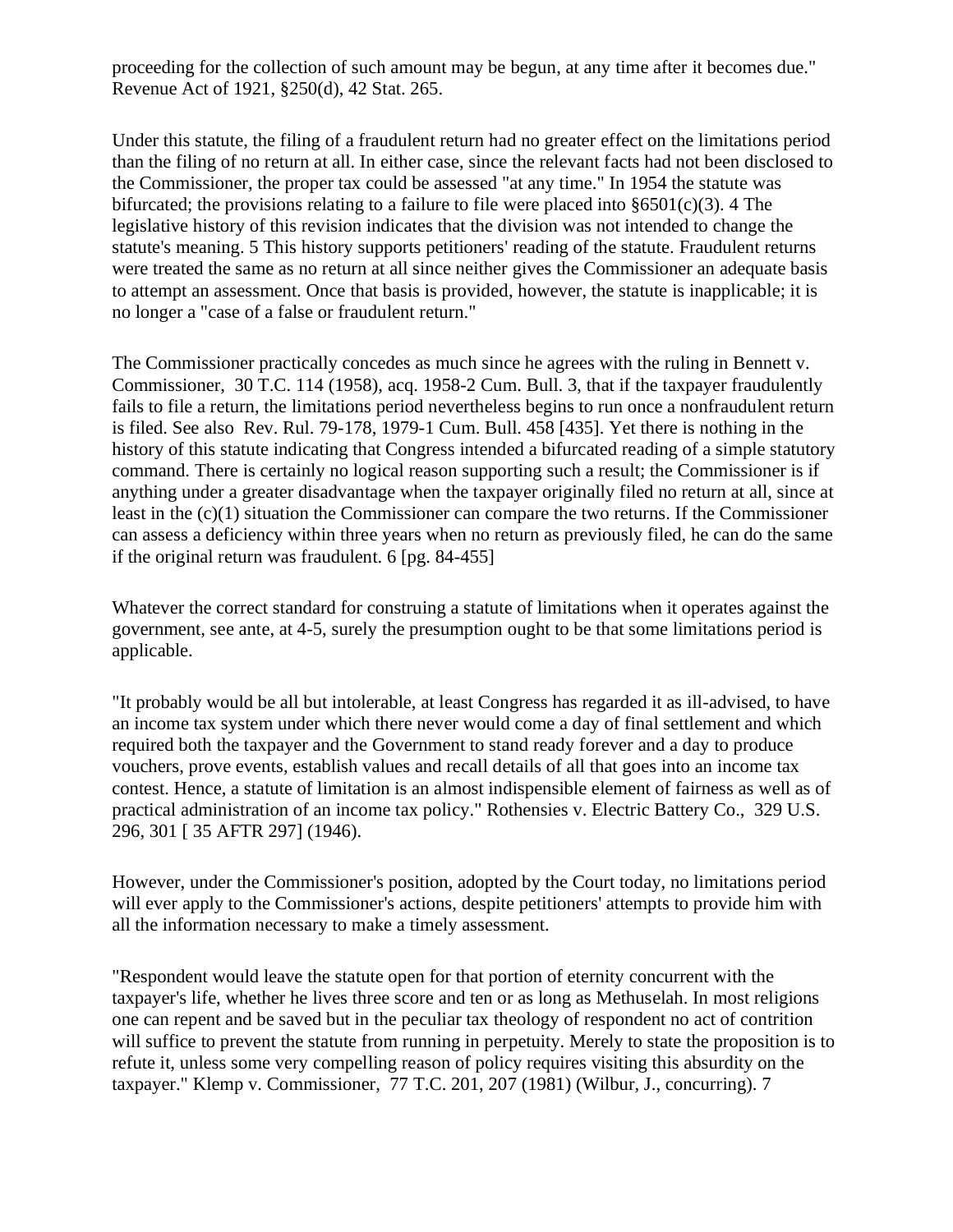If anything, considerations of tax policy argue against the result reached by the Court today. In a system based on voluntary compliance, it is crucial that some incentive be given to persons to reveal and correct past fraud. Yet the rule announced by the Court today creates no such incentive; a taxpayer gets no advantage at all by filing an honest return. Not only does the taxpayer fail to gain the benefit of a limitations period, but at the same time he gives the Commissioner additional information which can be used against him at any time. Since the amended return will not give the taxpayer a defense in a criminal or civil fraud action, see ante, at 7, there is no reason at all for a taxpayer to correct a fraudulent return. Apparently the Court believes that taxpayers should be advised to remain silent, hoping the fraud will go undetected, rather than to make full disclosure in a proper return. I cannot believe that Congress intended such a result. 8

## I respectfully dissent.

\* Together with No. 82-1509, Deleet Merchandising Corp. v. United States, also on certiorari to the same court.

### 1 Section 6501(a) reads in full:

"Except as otherwise provided in this section, the amount of any tax imposed by this title shall be assessed within 3 years after the return was filed (whether or not such return was filed on or after the date prescribed) or, if the tax is payable by stamp, at any time after such tax became due and before the expiration of 3 years after the date on which any part of such tax was paid, and no proceeding in court without assessment for the collection of such tax shall be begun after the expiration of such period."

### 2 Section  $6501(c)(1)$  reads:

"In the case of a false or fraudulent return with the intent to evade tax, the tax may be assessed, or a proceeding in court for collection of such tax may be begun without assessment, at any time."

3 In Klemp, the Tax Court, in a reviewed decision with five judges dissenting on the issue, departed from its earlier holding in Dowell v. Commissioner, 68 T.C. 646 (1977), rev'd. 614 F.2d 1263, [ 45 AFTR 2d 80-855] (CA10 1980), cert. pending, No. 82-1873.

4 Deleet asserts that the filing of its amended returns was voluntary. The taxpayer's correct tax liability has not yet been determined. Although Deleet has not conceded that its original returns were fraudulent, both the District Court, App. to Pet. for Cert. in No. 82-1509, p. 4d, and the Court of Appeals, see Badaracco v. Commissioner, 693 F.2d 298, 299, n. 3 [ 50 AFTR 2d 82- 6096] (CA3 1982), assumed, for purposes of Deleet'summary judgment motion hereinafter referred to, that they were. We must make the same assumption here.

5 The Tax Court, in cases concerning several of Deleet's officers, has followed its ruling in Klemp, supra. See Kramer v. Commissioner, 44 TCM 42, 82,308 P-H Memo TC (1982); Elliot Liroff v. Commissioner, 44 TCM 47, ¶82,309 P-H Memo TC (1982); Derfel v. Commissioner, 44 TCM 45, ¶82,311 P-H Memo TC (1982); Richard B. Liroff v. Commissioner, 44 TCM 47, ¶82,312 P-H Memo TC (1982). See also Galvin v. Commissioner, 45 TCM 221, ¶82,689 P-H Memo TC (1982).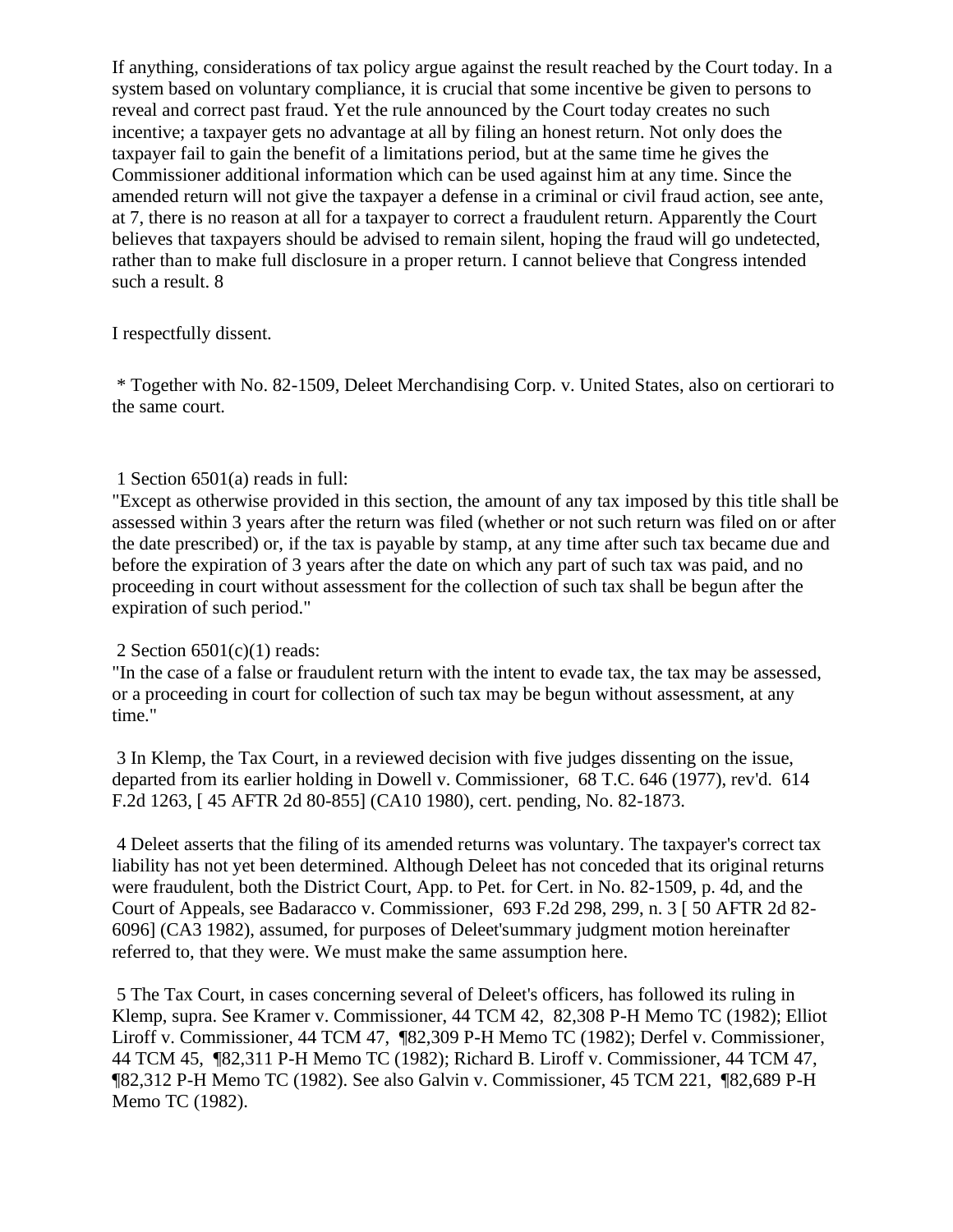6 Subsections  $(c)(1)$  and  $(c)(3)$  appeared separately only upon the enactment of the 1954 Code. From 1921 until the 1954 Code, they were combined. See, e.g., Revenue Act of 1921, §250(d), 42 Stat. 265; Internal Revenue Code of 1939, §276(a).

7 Under every general income tax statute since 1918, the filing of a false or fraudulent return has indefinitely extended the period of limitations for assessment of tax. See Revenue Act of 1918, §250(d), 40 Stat. 1083; Revenue Act of 1921, §250(d), 42 Stat. 265; Revenue Act of 1924, §278(a), 43 Stat. 299; Revenue Act of 1926, §278(a), 44 Stat., pt. 2, p. 59; Revenue Act of 1928, §276(a), 4 Stat 857; Revenue Act of 1932, §276(a), 47 Stat. 238; Revenue Act of 1934, §276(a), 48 Stat. 745; Revenue Act of 1936, §276(a), 49 Stat. 1726; Revenue Act of 1938, §276(a), 52 Stat. 540 Internal Revenue Code of 1939, §276(a).

8 The significance of the original, and not the amended, return has been stressed in other, but related, contexts. It thus has been held consistently that the filing of an amended return in a nonfraudulent situation does not serve to extend the period within which the Commissioner may assess a deficiency. See e.g. Zeilerbach Paper Co. v. Helvering, 293 U.S. 172 [ 14 AFTR 688] (1934); National Paper Products Co. v. Helvering, 293 U.S. 183 [ 14 AFTR 693] (1934); National Refining Co. v. Commissioner, 1 B.T.A. 236(1924). It also has been held that the filing of an amended return does not serve to reduce the period within which the Commissioner may assess taxes where the original return omitted enough income to trigger the operation of the extended limitations period provided by §6501(e) or its predecessors. See. e.g., Houston v. Commissioner, 38 T.C. 486 (1962); Goldring v. Commissioner, 20 T.C. 79 (1953). And the period of limitations for filing a refund claim under the predecessor of §6511(a) begins to run on the filing of the original, not the amended, return. Kaltreider Construction, Inc. v. United States, 303 F.2d 366, 368 [ 9 AFTR 2d 1577] (CA3), cert. denied, 371 U.S. 877 (1962).

9 In both Dowell and Klemp, the Commissioner had issued his deficiency notices more than three years after the amended returns were filed but within the extended six-year period after the original returns were filed. The courts in those cases nonetheless ruled the notices untimely. That result flows necessarily from petitioners' proposed statutory construction. It seems to us, however, to be unacceptably anomalous.

10 Petitioners contend that these policy considerations favorable to the Commissioner do not apply on the facts of petitioners' cases. Brief for Petitioners in No. 82-1453, pp. 33-34; Brief for Petitioner in No. 82-1509, pp. 35-36. This assertion is irrelevant, for the cases involve construction of a statute of limitations, not a question of laches, a defense to which the Government usually is not subject. See United States v. Summerlin, 310 U. S. 414, 416 (1940).

11 See generally Brannan. The Uncertain Status of Amended Tax Returns, 7 Rev. of Taxation of Individuals 235, 252-264 (1983).

1 Applicable regulations indicate that the amended returns filed by petitioners must be the basis for his assessment. See Treas. Reg. §301.6211-1(a), 26 C.F.R. §301.6211-1(a) (1983).

2 See also Florsheim Bros. Co. v. United States, 280 U.S. 453, 462 [ 8 AFTR 10281] (1930).